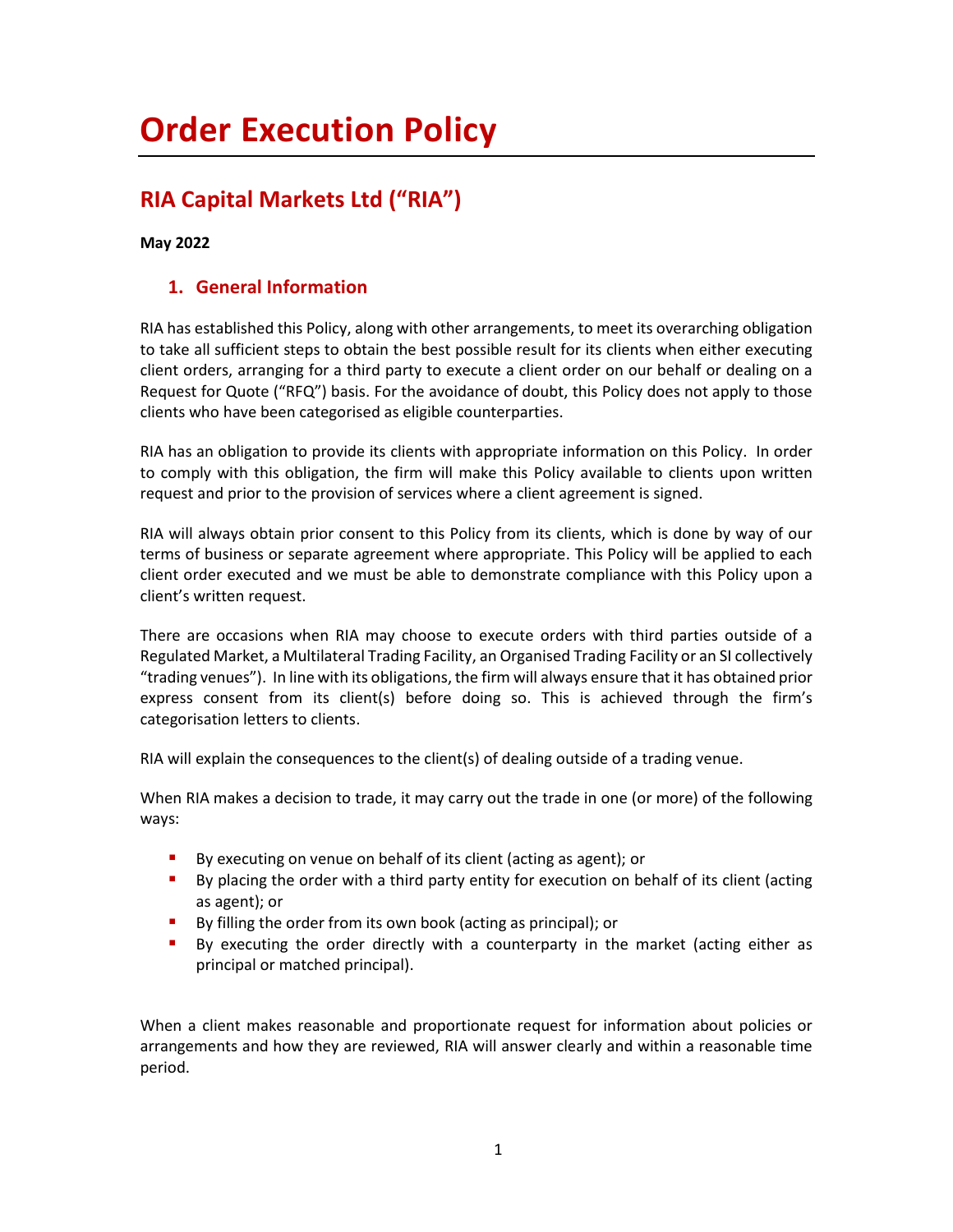#### **2. RIA's Best Execution Obligations**

Subject to Sections 3 and 4 below, RIA will take all sufficient steps to obtain the best possible result for its clients, taking into account the execution factors.

The execution factors are:

- **P** price;
- costs;
- speed;
- **■** likelihood of execution and settlement;
- size;
- nature, and
- any other consideration relevant to the order.

The relative importance of these factors must be determined by reference to the "execution criteria". The execution criteria are the characteristics of the:

- (i) client including its categorisation;
- (ii) client order;
- (iii) financial instrument that is the subject of that order;
- (iv) execution venues to which that order can be directed.

#### **3. Specific Instructions**

In the event that RIA receives specific instructions from a client, the firm will be deemed to have satisfied its obligation to take all sufficient steps to obtain the best possible result for that client, but only in respect of the part or aspect of the order to which the client instructions relate. The firm will still have a duty of best execution in respect of the part or aspect that is not covered by the instructions, however, the client should be aware that providing us with specific order instructions may encumber the ability of the firm to obtain the best overall result.

#### **4. Legitimate Reliance**

Proprietary transactions may be subject to best execution requirements if they are being executed on a client's behalf. The key consideration is whether the client legitimately relies on the firm to protect their interests in relation to the pricing and other elements of the transaction – such as speed or likelihood of execution and settlement – that may be affected by the choices made by the firm when executing the order.

When RIA provides quotes or negotiates a price with a client who is categorised as a Professional Client, RIA will take into consideration the nature of the instruction with respect to the four-fold cumulative test as set out by the European Commission.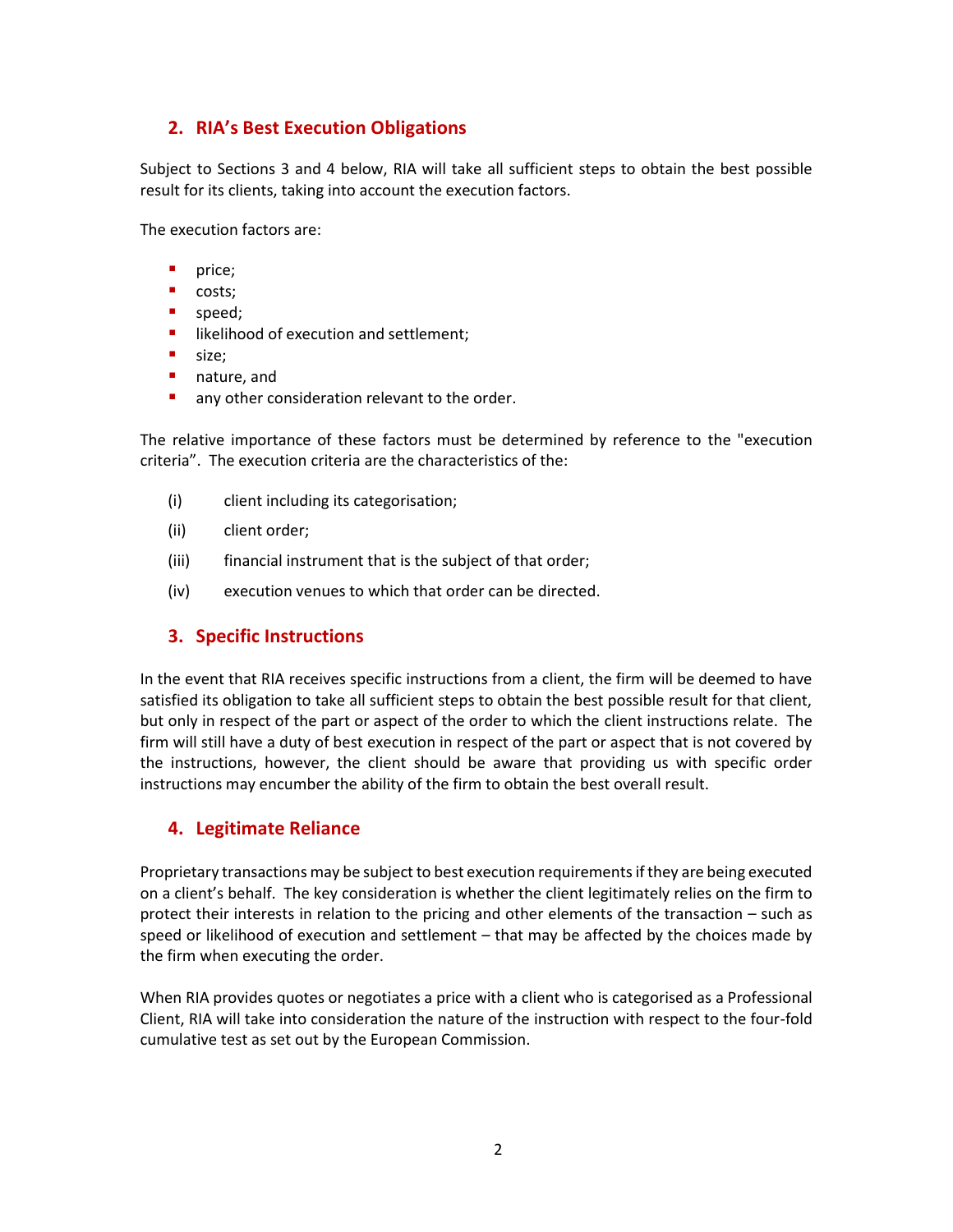In determining whether it is able to deal on an RFQ basis, RIA will consider the nature of the instruction with respect to the four-fold cumulative test. The distinction between a client's reliance on RIA to achieve best execution and an RFQ is:

- (i) where the client is legitimately relying on RIA to achieve the best execution outcome i.e. for RIA to act on the client's behalf in protecting their interests (an order); and
- (ii) where the client merely requests or takes a price (an RFQ).

The four-fold cumulative test considers the following factors:

- (i) **which party initiates the transaction** where we approach the client and suggest that they should enter into a transaction, it is more likely that they will be placing reliance on us. Where the client initiates the transaction, it is less likely that they will be placing reliance on us;
- (ii) **questions of market practice and the existence of the convention to 'shop around'** - In the wholesale OTC derivatives and bond markets, buyers tend to "shop around" by approaching several dealers for a quote, and in these circumstances there is less likelihood that the client will be placing reliance on us;
- (iii) **the relative levels of price transparency within a market** if we have ready access to prices in the market in which we operate, whereas the client does not, it is more likely that the client will be placing reliance on us, whereas if our access to pricing transparency is equal or similar to the client, it is less likely that they will be placing reliance on us; and
- (iv) **the information provided by RIA and any agreement reached** where our arrangements and agreements with the client do not indicate or suggest a relationship of reliance, it is less likely that they will be placing reliance on us.

Where the consideration of all the above factors concludes that the client is not legitimately relying on RIA, then best execution will not apply for that particular transaction.

#### **5. RIA's Strategy**

#### **5.1 Fixed Income**

Where RIA's Fixed Income team operates on a RFQ basis, we will start from the position that most clients are not legitimately relying on RIA in relation to the execution of transactions on the basis that the nature of the market is that a client will generally request quotes from a number of different dealers from which the client will have transparency and choice of the prices at which transactions can be effected in the market.

However, where a client is relying on RIA to work a specific order, RIA will, subject to specific instructions from the client, provide a quote that meets RIA's obligation to take all sufficient steps to obtain the best possible result for its client.

For execution purposes only, RIA considers preference shares as fixed income rather than equities.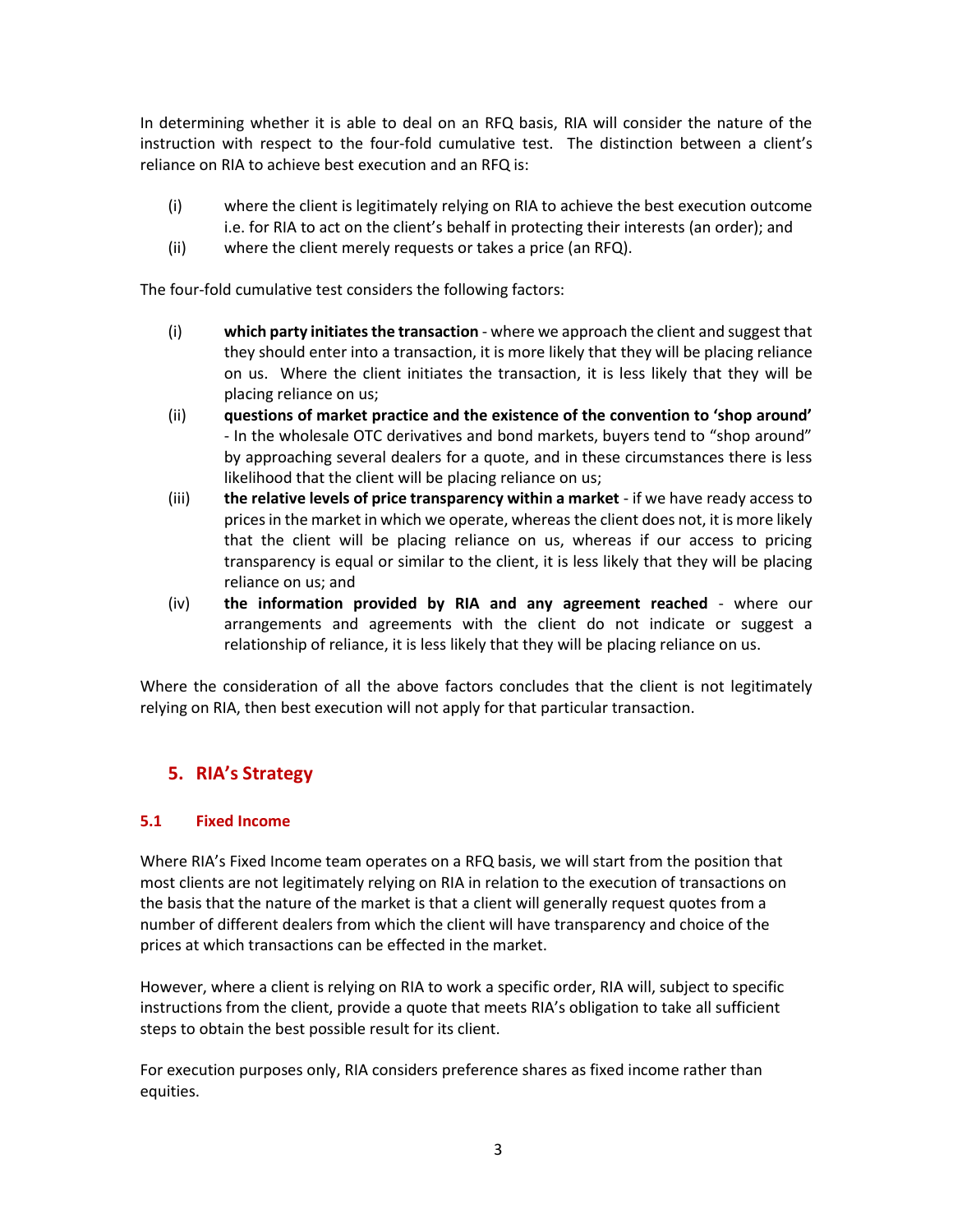#### **Execution Venues**

RIA may execute orders on behalf of clients directly on Multilateral Trading Facilities, on Organised Trading Facilities or with Systematic Internalisers in the financial instrument (on a "trading venue"). RIA may in addition choose to execute orders with third parties outside of a "trading venue".

When choosing which venue to execute the transaction, RIA will take into account:

- Price
- Size
- Speed
- Cost
- Settlement
- Likelihood of execution
- Likelihood of settlement
- Nature of the order.

It is likely that the most important factors will be price, size and speed of execution, but this will not be the case for every transaction. Prioritisation will be subject to any specific instructions RIA receives from the client.

In particular, in illiquid markets RIA will prioritise the key execution factors in the following order:

- Likelihood of execution
- Price
- Speed
- Size
- Cost
- any other relevant factors

RIA will select execution venues based on their trade records of achieving the best result in terms of the execution factors taking into account, in particular, the geographic and market coverage of the relevant Execution Venue.

#### **Trade Pricing**

For non-commission based trades, specific factors in determining the price passed to clients will include:

- Market Liquidity
- Size of Trade
- Settlement Costs
- Time to execute
- Settlement length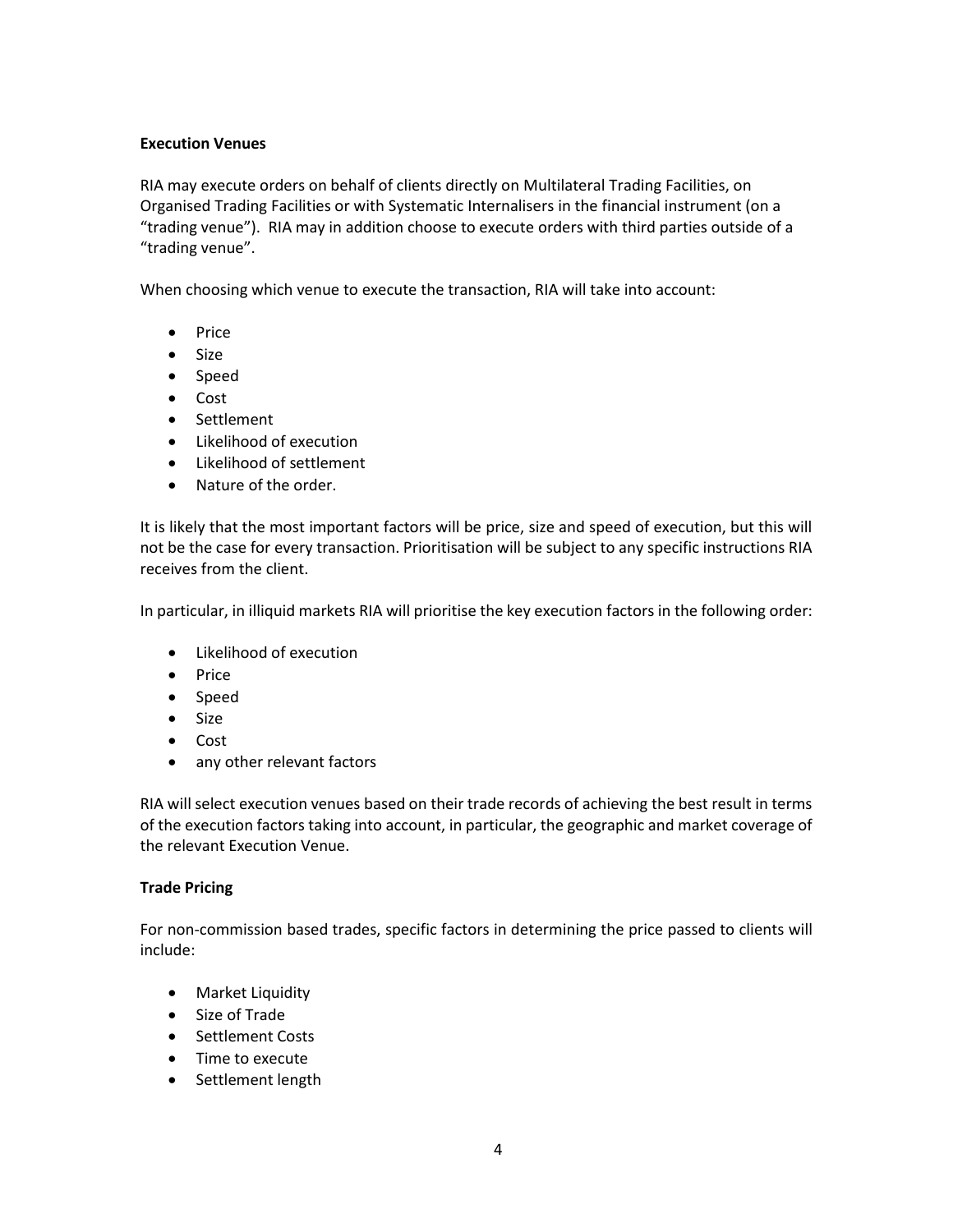#### **Over-The-Counter ("OTC")Trades**

When executing orders over-the-counter, RIA will make reasonable attempts to check that the price quoted is fair by taking into account market data, including comparing the price with similar instruments (where available).

#### **5.2 Equities**

RIA trades equities on behalf of clients on a number of global exchanges either under the rules of the Exchange with Market Makers or through members of the relevant exchanges. These are well regulated exchanges which trade either on an electronic order-driven market or on a market making quoted exchange.

With the exception of Preference shares (which RIA executes in line with fixed income instruments), RIA does not hold positions for its own account in equities. RIA acts purely as an agent.

#### **Execution Venue**

In selecting an Execution Venue, RIA will take into account a number of factors such as the size of the trade, liquidity, market structure and settlement.

#### **Chain of Execution**

RIA may utilise the stock exchange memberships of other brokers to execute trades. In choosing these brokers, RIA takes care to select those brokers that, in RIA's view, consistently provide a high quality execution service, taking account of the relevant execution factors for the relevant Instrument class. RIA will enter into arrangements with brokers based upon cost, their ability to execute independently, their market reputation, their technology and their competitive positioning.

RIA will determine whether to place an order with a broker or to execute an order directly on an Execution Venue according to the nature of the order and the market in which the relevant order is to be executed. In determining whether to place an order with a Broker or to execute directly, RIA will have regard to the relative importance of the execution factors. In certain markets, it will only be possible to execute client orders by placing them with a broker in the relevant market.

#### **Relative importance of execution factors for Equities**

Each order is reviewed by a sales manager who will assess the order in the context of the execution factors, and trade directly with a Market Maker under the rules of an Exchange or provide specific trading instructions to a broker in the relevant Market.

RIA will take into account a range of execution factors. The usual order of priority will be as follows:

• Price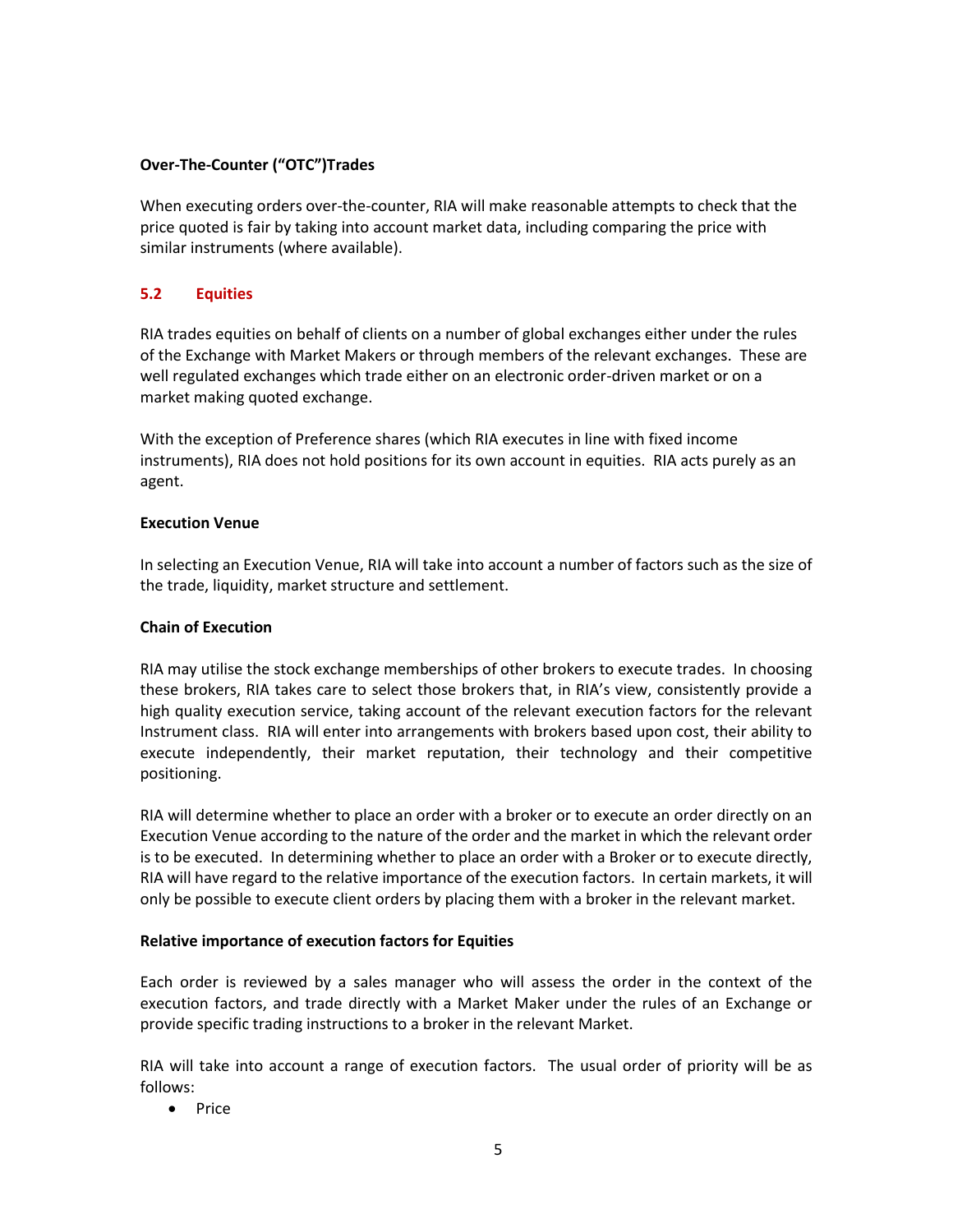- Size
- Speed
- Cost
- Settlement
- Likelihood of execution
- Likelihood of settlement
- Nature of the order.

It is likely that the most important factors will be price, size and speed of execution, but this will not be the case for every transaction. Prioritisation will be subject to any specific instructions RIA receives from the client.

In particular, in illiquid markets RIA will prioritise the key execution factors in the following order:

- Likelihood of execution
- Price
- Speed
- Size
- Cost
- any other relevant factors

#### **Trade Pricing**

Commission levels are pre-agreed with RIA's clients based on competitive market levels.

#### **5.3 ETF Trading**

RIA will transact all ETF business with Brokers on an MTF platform or with Market Makers and members of the relevant exchanges under the rules of the Exchange bringing all trades on venue.

RIA does not hold positions for its own account in ETFs. RIA acts purely as an agent ensuring clients interests and our own interests are aligned.

#### **Execution Venue**

In selecting an Execution Venue, RIA will take into account a number of factors such as the size of the trade, liquidity, market structure and settlement.

#### **Chain of Execution**

In choosing these brokers, RIA takes care to select those brokers that, in RIA's view, consistently provide a high-quality execution service, taking account of the relevant execution factors for the relevant Instrument class. RIA will enter into arrangements with brokers based upon cost, their ability to execute independently, their market reputation, their technology and their competitive positioning.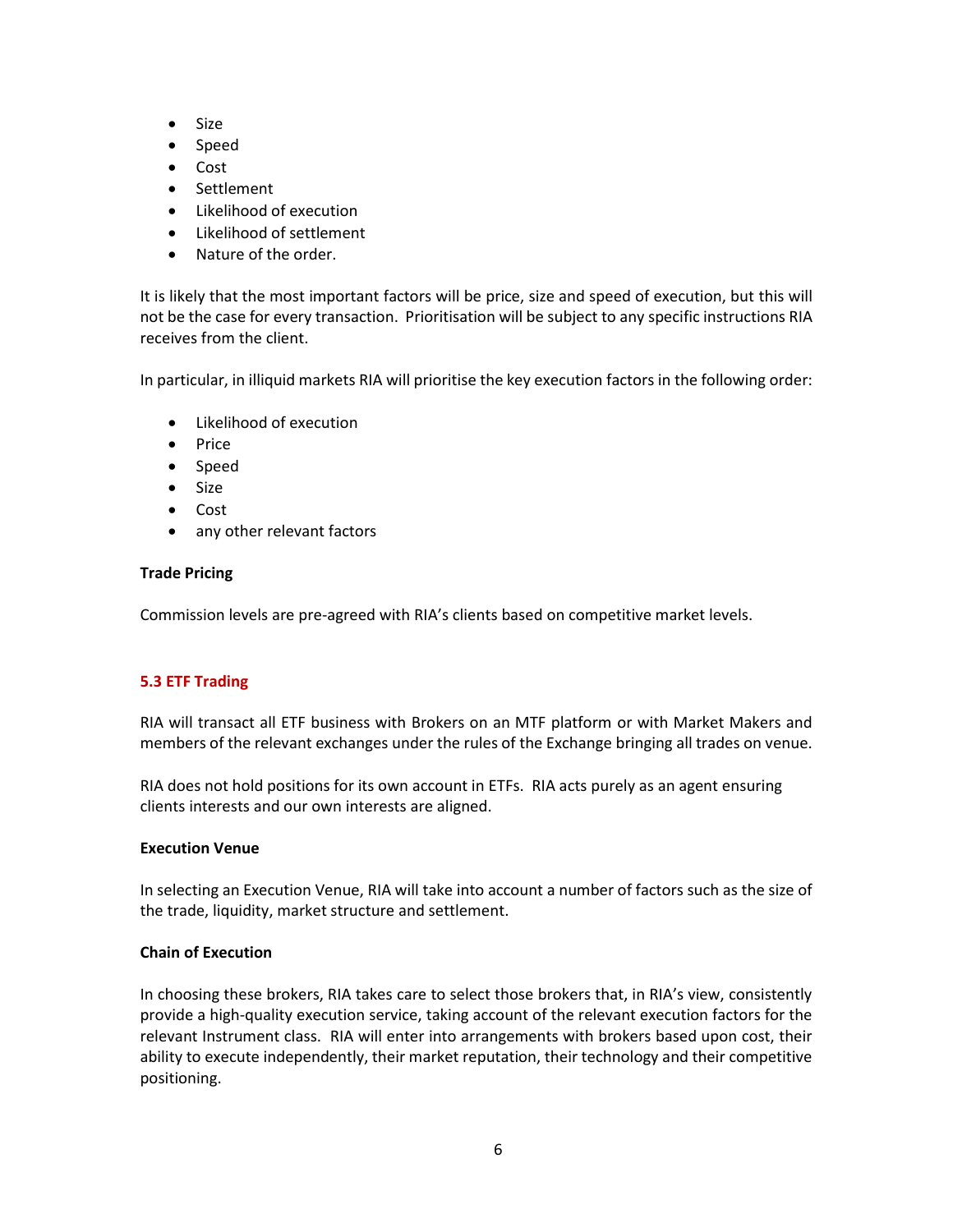#### **Relative importance of execution factors for ETFs**

RIA will take into account a range of execution factors. The usual order of priority will be as follows:

- Price
- Size
- Speed
- Cost
- Settlement
- Likelihood of execution
- Likelihood of settlement
- Nature of the order.

It is likely that the most important factors will be price, size and speed of execution, but this will not be the case for every transaction. Prioritisation will be subject to any specific instructions RIA receives from the client.

In particular, in illiquid markets RIA will prioritise the key execution factors in the following order:

- Likelihood of execution
- Price
- Speed
- Size
- Cost
- any other relevant factors

#### **Trade Pricing**

Commission levels are pre-agreed with RIA's clients based on competitive market levels.

#### **5.4 Execution Strategies**

In Fixed Income, Equities or ETFs, the sales manager may consult the client to discuss the trade execution strategy which may involve discussing various execution factors. Information provided by the client may impact the execution strategy RIA uses. RIA's strategy may include executing orders immediately, or working orders over a period of time. These considerations are part of all sufficient steps RIA takes to obtain the best possible execution result on a consistent basis. When possible, when executing on an MTF RIA will poll a few market makers to execute at the best price at time of trading.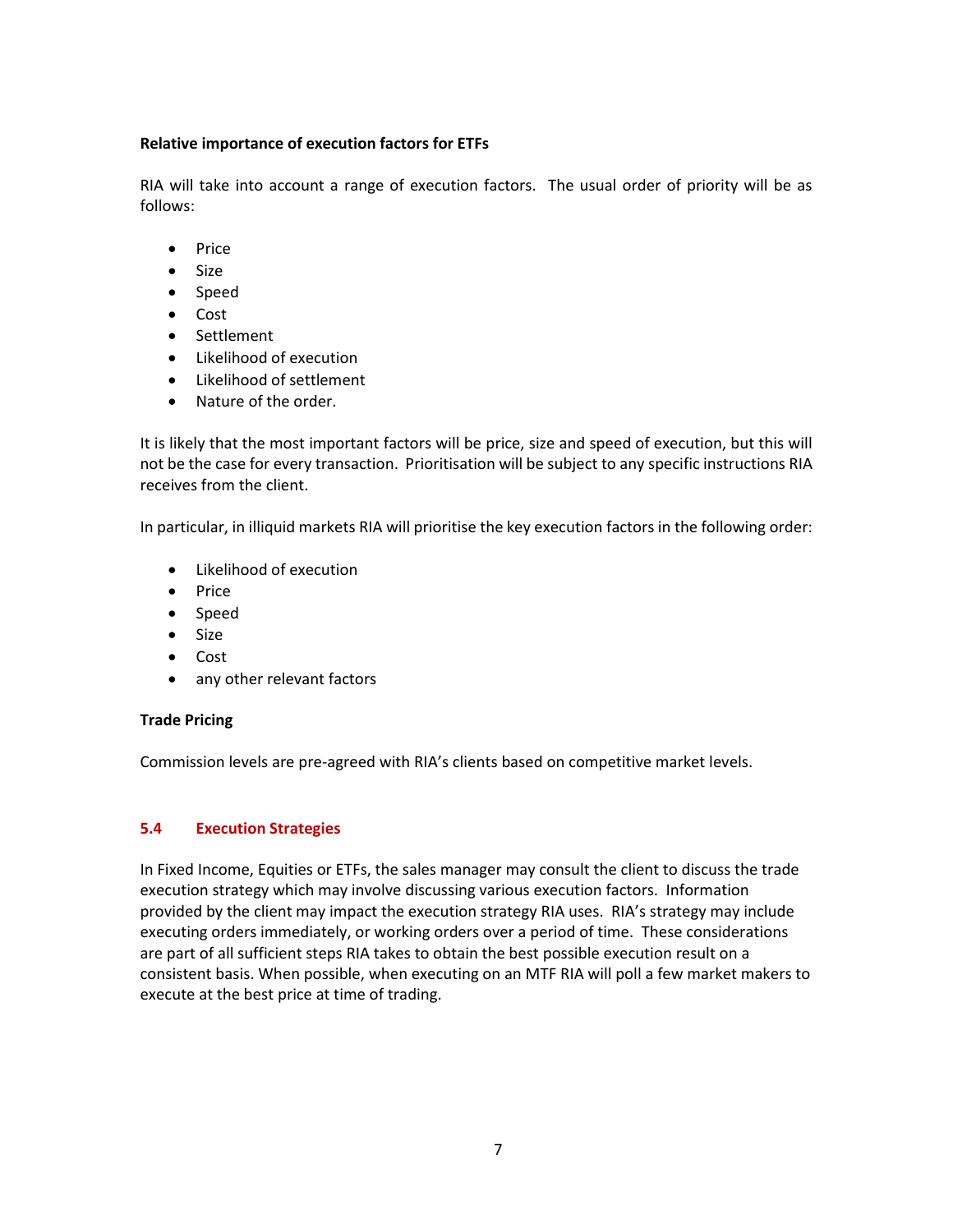#### **6. Execution Venues and Brokers**

RIA has set out at Appendix A, in respect of each class of financial instrument (as defined in Appendix B), information on the different execution venues where we execute client orders (and the factors affecting the choice of execution venue which helps RIA to obtain on a consistent basis the best possible result for its clients.

RIA will comply with its MiFID II requirements by releasing an annual publication of its top five execution venues in terms of trading volumes of executed orders per class of financial instrument. In addition to the quantitative criteria, RIA will provide a summary of the analysis and conclusions drawn from the detailed monitoring of execution obtained on the venues where RIA has executed all client orders in the previous year.

#### **7. Monitoring and Review**

This Policy and the arrangements will be reviewed annually or whenever a material change occurs that affects the firm's ability to continue to obtain the best possible result for our clients.

On a regular and ongoing basis, RIA shall monitor the effectiveness of this Policy and assess the quality of the entities listed at Appendix A to ensure they are providing the best possible result for RIA's clients. Any deficiencies in any arrangements or within this Policy will be corrected and clients will be notified of any material changes.

Notification of changes to the policy will be published at the following link: <http://www.ria.co.uk/compliance.php>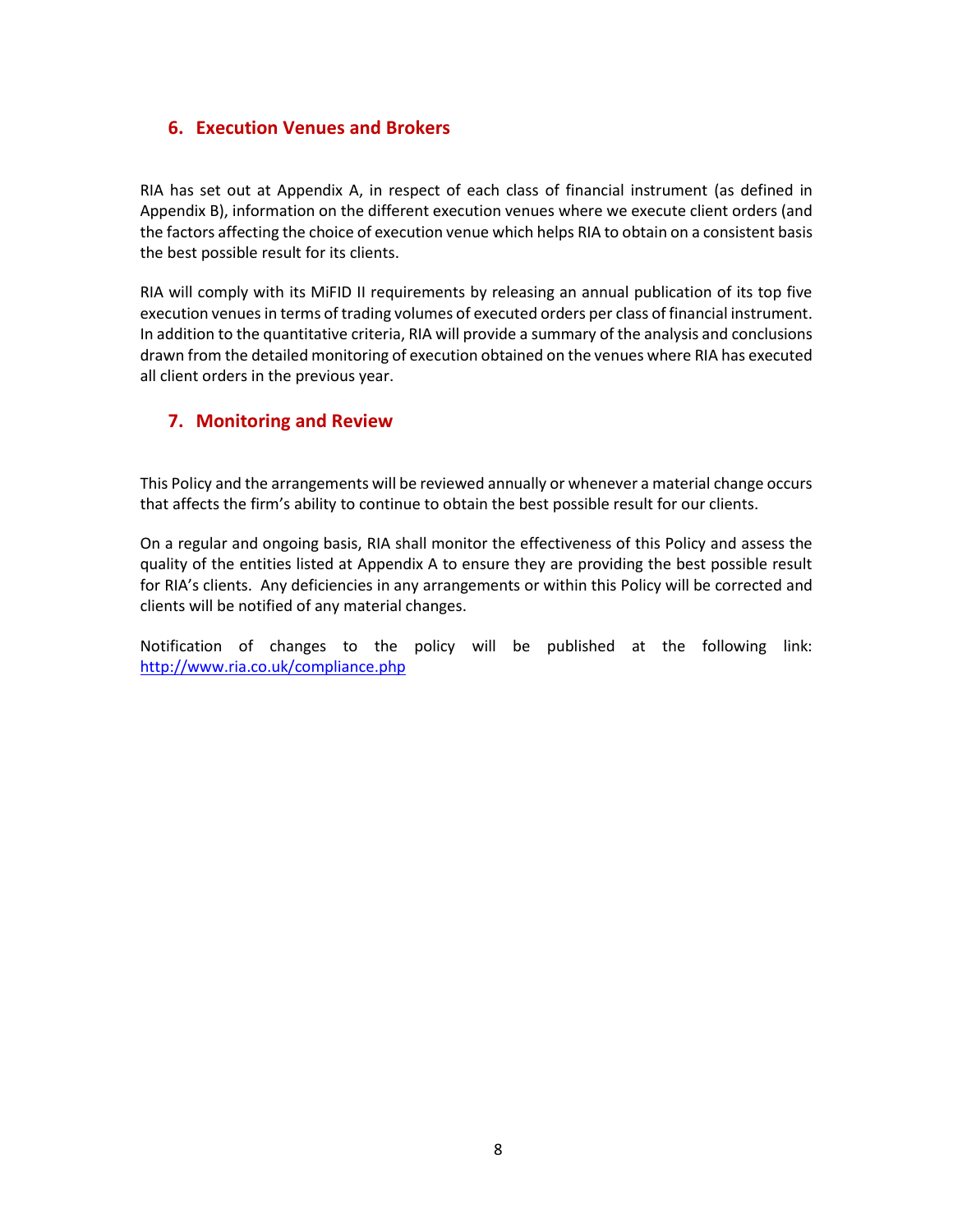## **Appendix A - List of Execution Venues**

| <b>Name of entity</b>                                                                         | <b>Financial Instrument</b> | <b>Factors considered</b><br>In<br>selecting entity                                      |
|-----------------------------------------------------------------------------------------------|-----------------------------|------------------------------------------------------------------------------------------|
|                                                                                               | <b>Bonds</b>                | Price<br>$\bullet$<br>Size<br>٠                                                          |
| <b>Bloomberg MTF</b>                                                                          | <b>ETFs</b>                 | Speed<br>Likelihood of execution                                                         |
|                                                                                               | <b>Bonds</b>                | Price<br>٠<br>Size<br>$\bullet$<br>Speed<br>٠<br>Likelihood of execution                 |
| Tradeweb                                                                                      |                             |                                                                                          |
|                                                                                               | <b>Bonds</b>                | Price<br>$\bullet$<br>Size<br>$\bullet$<br>Speed<br>$\bullet$<br>Likelihood of execution |
| <b>Various SIs</b>                                                                            |                             |                                                                                          |
| London Stock Exchange via<br>Market makers                                                    | Equities                    | Price<br>٠<br>Size<br>$\bullet$<br>Speed<br>$\bullet$                                    |
| Overseas Equity Markets via                                                                   | Equities                    | Likelihood of execution                                                                  |
| Direct Market Access systems<br>Overseas Equity Markets via<br><b>Brokers- Dealing Agency</b> | Equities                    | And market to which relevant order<br>relates                                            |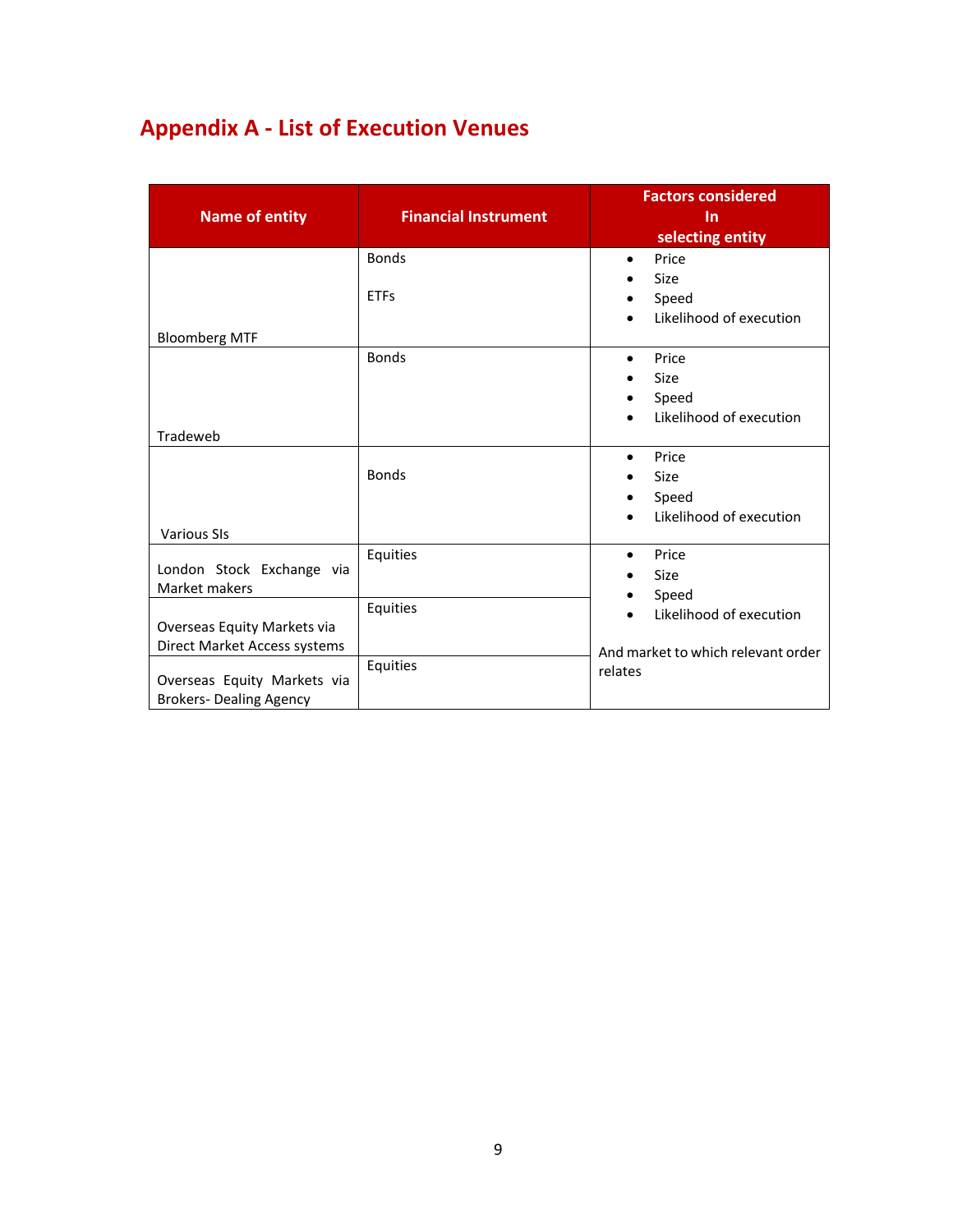### **Appendix B - Classes of Financial Instruments**

Equities — Shares & Depositary Receipts

- Tick size liquidity bands 5 and 6 (from 2 000 trades per day)
- Tick size liquidity bands 3 and 4 (from 80 to 1 999 trades per day)
- Tick size liquidity band 1 and 2 (from 0 to 79 trades per day)

Debt instruments

- Bonds
- Money markets instruments

Interest rates derivatives

- Futures and options admitted to trading on a trading venue
- Swaps, forwards, and other interest rates derivatives

#### Credit derivatives

- Futures and options admitted to trading on a trading venue
- Other credit derivatives delete

#### Currency derivatives

- Futures and options admitted to trading on a trading venue
- Swaps, forwards, and other currency derivatives

#### Structured finance instruments

Equity Derivatives

- Options and Futures admitted to trading on a trading venue
- **E** Swaps and other equity derivatives

#### Securitized Derivatives

- Warrants and Certificate Derivatives
- Other securitized derivatives

Commodities derivatives and emission allowances Derivatives

- Options and Futures admitted to trading on a trading venue
- Other commodities derivatives and emission allowances derivatives

#### Contracts for difference

Exchange traded products (exchange traded funds, exchange traded notes and exchange traded commodities)